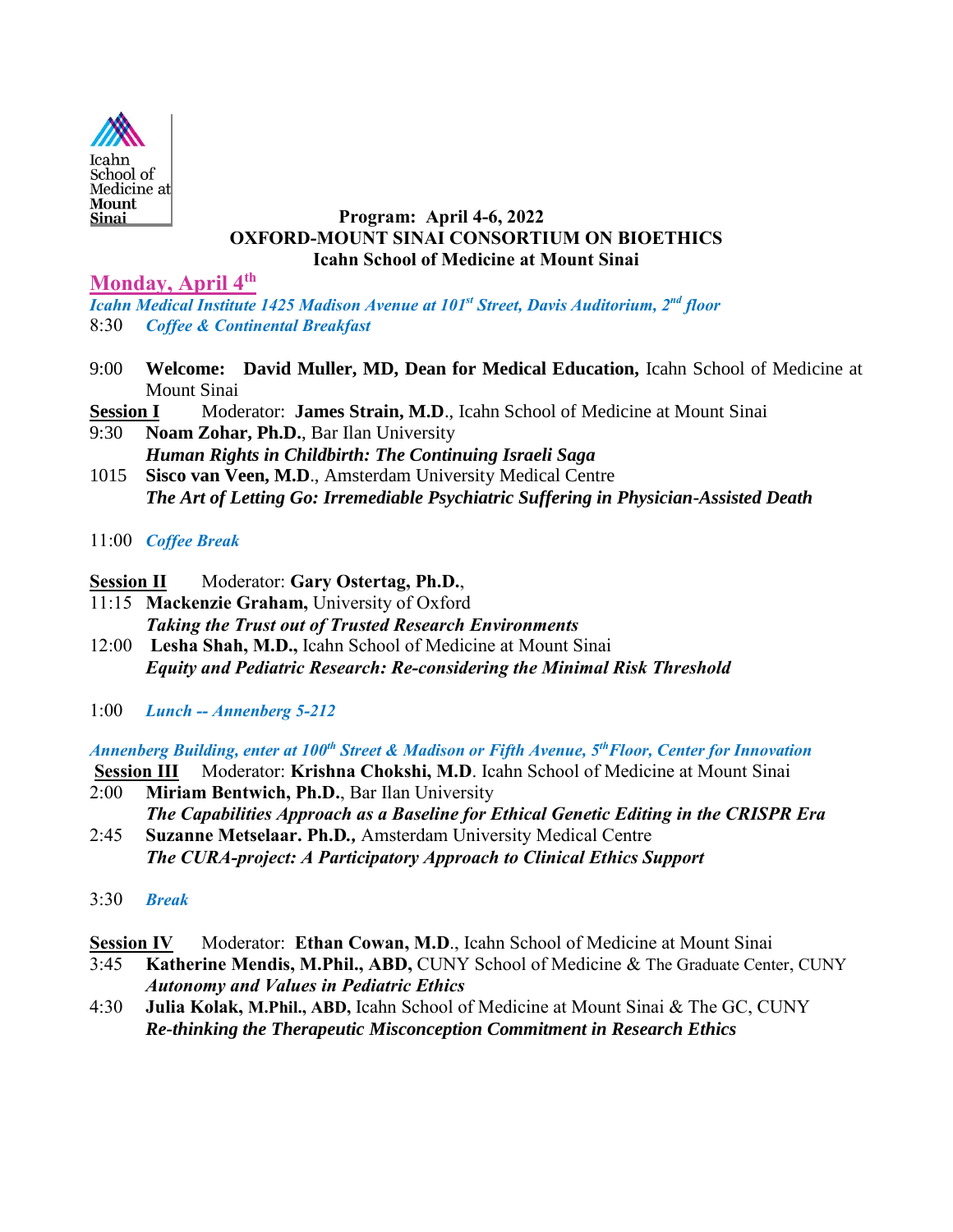

### **OXFORD-MOUNT SINAI CONSORTIUM ON BIOETHICS Icahn School of Medicine at Mount Sinai**

**Tuesday, April 5 th**

*Annenberg Building, enter at 100th Street & Madison or Fifth Avenue, Levy Library11th floor, walk to 10th*

**Session Va** *10-72,* Moderator: **Amanda Favia, Ph.D.,** Nassau Community College

- 9:30 **Krishma Labib**, Amsterdam University Medical Centre *How to foster research integrity without imposing unnecessary bureaucracies?*
- 10:15 **Casey Hall**, Icahn School of Medicine at Mount Sinai & CUNY, GC *Unrealistic Optimism: A Permissible Epistemic Defect for Research Informed Consent?*

**Session Vb** *10-74,* Moderator: **Michael Greer**, Icahn School of Medicine at Mount Sinai

- 9:30 **Aurelia Sauerbrei**, University of Oxford *Ethics of AI in Healthcare*
- 10:15 **Calum Smith**, University of Oxford *Big Data, Commercial Determinants of Health, and Responsibility-based Alcohol Policy*
- 11:00 *Coffee Break*

## *Annenberg Building, 5 thFloor, Center for Innovation*

**Session VI** Moderator: **Anthony J. Vine, M.D**., Icahn School of Medicine at Mount Sinai

- 11:15 **Robert Baker, Ph.D.**, Clarkson-Mount Sinai Bioethics Program *Erasing Blackness from Bioethics*
- 12:00 **Daniel Moros, M.D.**, Icahn School of Medicine at Mount Sinai *Opposition to Vaccination by Well-educated People: A 200 Year History*
- 12:45 *Lunch -- Annenberg 5-212*
- **Session VII** Moderator: Moshe Greenberger, M.D., Bar Ilan University
- 1:45 **Mark Sheehan, Ph.D.** University of Oxford *Trustworthiness, Reliability, and Character*
- 2:30 **Amanda B. Merkelson, M.P.H.**, Icahn School of Medicine at Mount Sinai *The ISMMS BioMe Biobank Program and the Ethical Issues that Arise*
- 3:30 Visit to the *BioMe Biobank Program*
- **6:00 CONSORTIUM BANQUET** 3 West 51<sup>st</sup> Street, 3 West Club, Solarium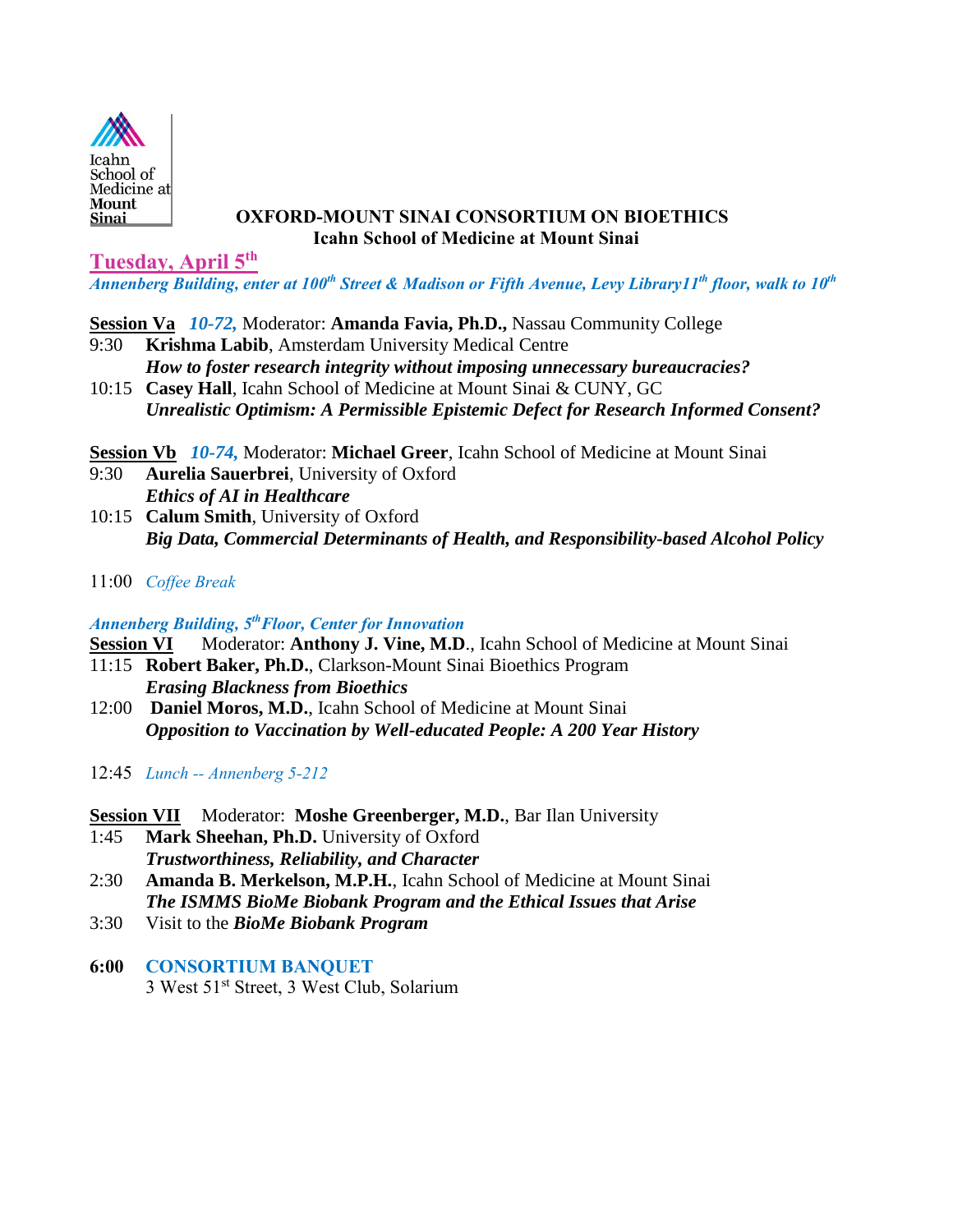

# **OXFORD-MOUNT SINAI CONSORTIUM ON BIOETHICS Icahn School of Medicine at Mount Sinai**

**Wednesday, April 6th**

*Annenberg Building, enter at 100th Street & Madison or Fifth Avenue, Levy Library11th floor, down 10th*

# **Session VIIIa 10-72**

Moderator: **Casey Hall,** Icahn School of Medicine at Mount Sinai & The Graduate Center CUNY

- 9:30 **Sadie Regmi,** University of Oxford *Fair Domestic Vaccine Allocation*
- 10:15 **Jenny Schiff**, Icahn School of Medicine at Mount Sinai & The Graduate Center CUNY *Epistemological Applications to the Long COVID Condition*

**Session VIIIb 10-74** Moderator: **Elizabeth Garland, M.D.,** Icahn School of Medicine at Mount Sinai 9:30 **Elise Racine,** University of Oxford

- *Utilizing Interactive Mobile Applications for Infectious Disease Surveillance*  10:15 **Malene van Schaik**, University of Amsterdam Medical Centre
- *Development of CURA, a Clinical Ethics Support Instrument for Palliative Care*

## 11:00 *Coffee Break*

*Annenberg Building, enter at 100th Street & Madison or Fifth Avenue, 5thFloor, Center for Innovation* 

- **<u>Session IX</u>** Moderator: **Kyle Ferguson, Ph.D.,** NYU Grossman School of Medicine
- 11:15 **Caitlin Stobie, Ph.D.,** University of Oxford *Abortion Ecologies: Representing Reproductive Ethics in Southern African Fiction*
- 12:00 **Efrat Ram-Tiktin, Ph.D.,** Bar Ilan University *Surrogacy services for single men and men in homosexual relationships*
- 12:45 *Lunch -- Annenberg 5-212*

# **Session X** Moderator: **Elizabeth Garland, M.D.,** Icahn School of Medicine at Mount Sinai

- 1:45 **Sapfo Lignou, Msc, M.A. .M.Res. Ph.D**., University of Oxford *Changes in healthcare provision for children with medical complexities during the pandemic*
- 2:30 **Herb Leventer, Ph.D.**, NYU School of Medicine *Philosophical Paradoxes of Factitious Disorders*
- 3:15 *FAREWELL with NY cheesecake*

*Until next year at Oxford*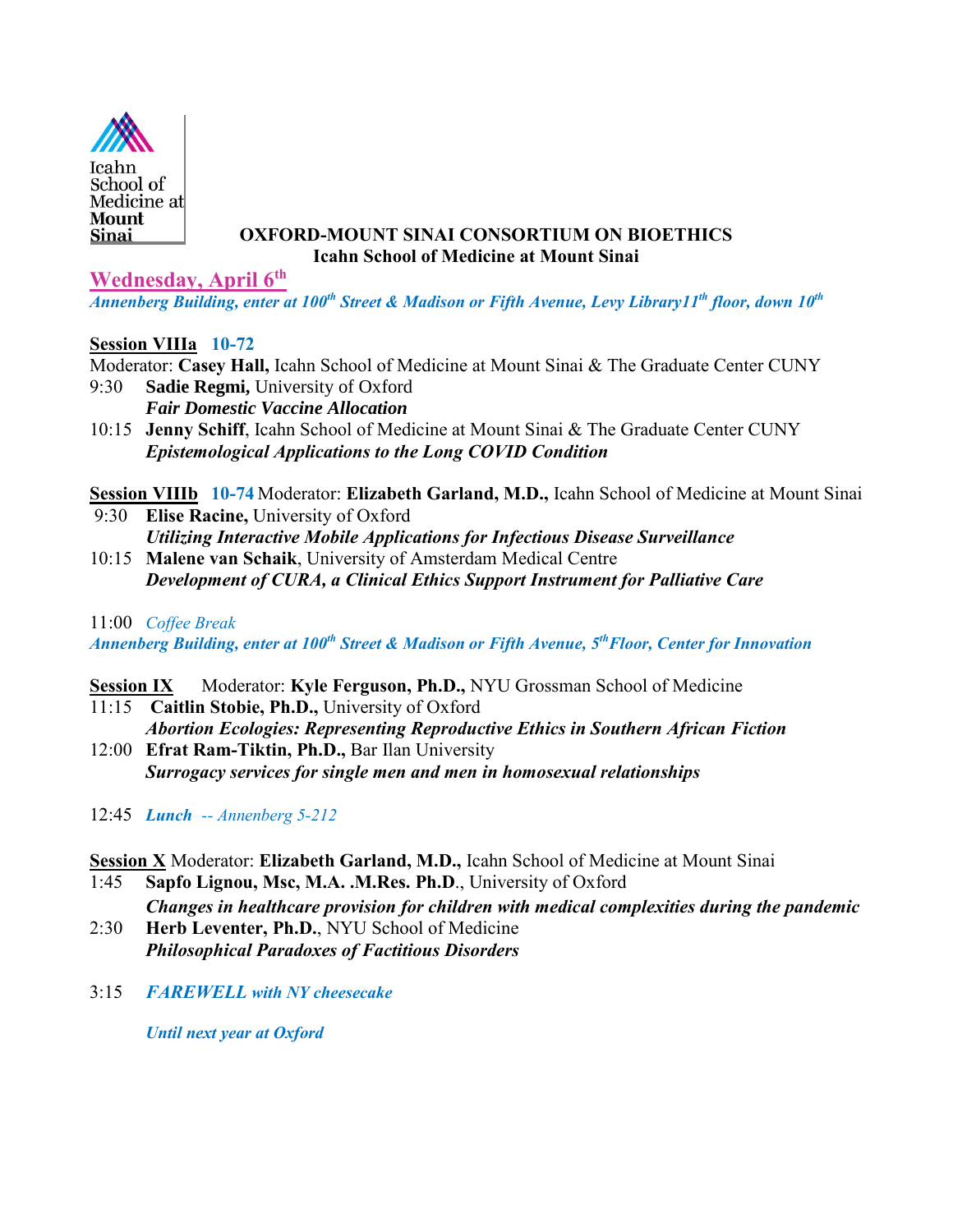

### **OXFORD-MOUNT SINAI CONSORTIUM ON BIOETHICS**

Icahn School of Medicine at Mount Sinai

**Trainee Days**

**Thursday, April 7th**

*Annenberg Building, enter at 100th Street & Madison or Fifth Avenue, 12 thFloor, 12-??* **Session XI**

9:00 Moderator: **Julia Kolak, M.Phil., ABD,** Icahn School of Medicine at Mount Sinai & CUNY **Challenge the Professor Rosamond Rhodes, Ph.D.,** Icahn School of Medicine at Mount Sinai

*Medical Ethics or Common Morality*

#### **Session XII**

Moderator: **Jenny Schiff,** & CUNY

- 9:45 **Owen Thomas**, University of Oxford *Understanding Food Policies through Political Philosophy*
- 10:30 **Rosamond Rhodes, Ph.D.**, Icahn School of Medicine at Mount Sinai *Conducting an Ethics Consult*

#### 11:00 *Coffee Break*

**Session XIII**

- 11:15 **Mock Ethics Committee: A Case from Mount Sinai Hospital Krishna Chokshi, M.D.,** Icahn School of Medicine at Mount Sinai
- 12:15 *Working Lunch & Writing an Ethics Consult Note*

# **Session XIV** Moderator: **Paige Fitzsimmons,** University of Oxford

1:15 **Challenge the Professor Rosamond Rhodes, Ph.D.,** Icahn School of Medicine at Mount Sinai *Justice Pluralism*

#### **Session XV**

2:15 **Mock Ethics Committee: A Case from Mount Sinai Hospital Jolion McGreevy, M.D.,** Icahn School of Medicine at Mount Sinai

# 3:00 *Break*

**Session XVI**

3:15 **Mock Ethics Committee: A Case from Mount Sinai Hospital Ethan Cowan, M.D.,** Icahn School of Medicine at Mount Sinai

# **Session XVII**

4:00 **Mock Ethics Committee: A Case from Mount Sinai Hospital Ron Shapiro, M.D.,** Icahn School of Medicine at Mount Sinai